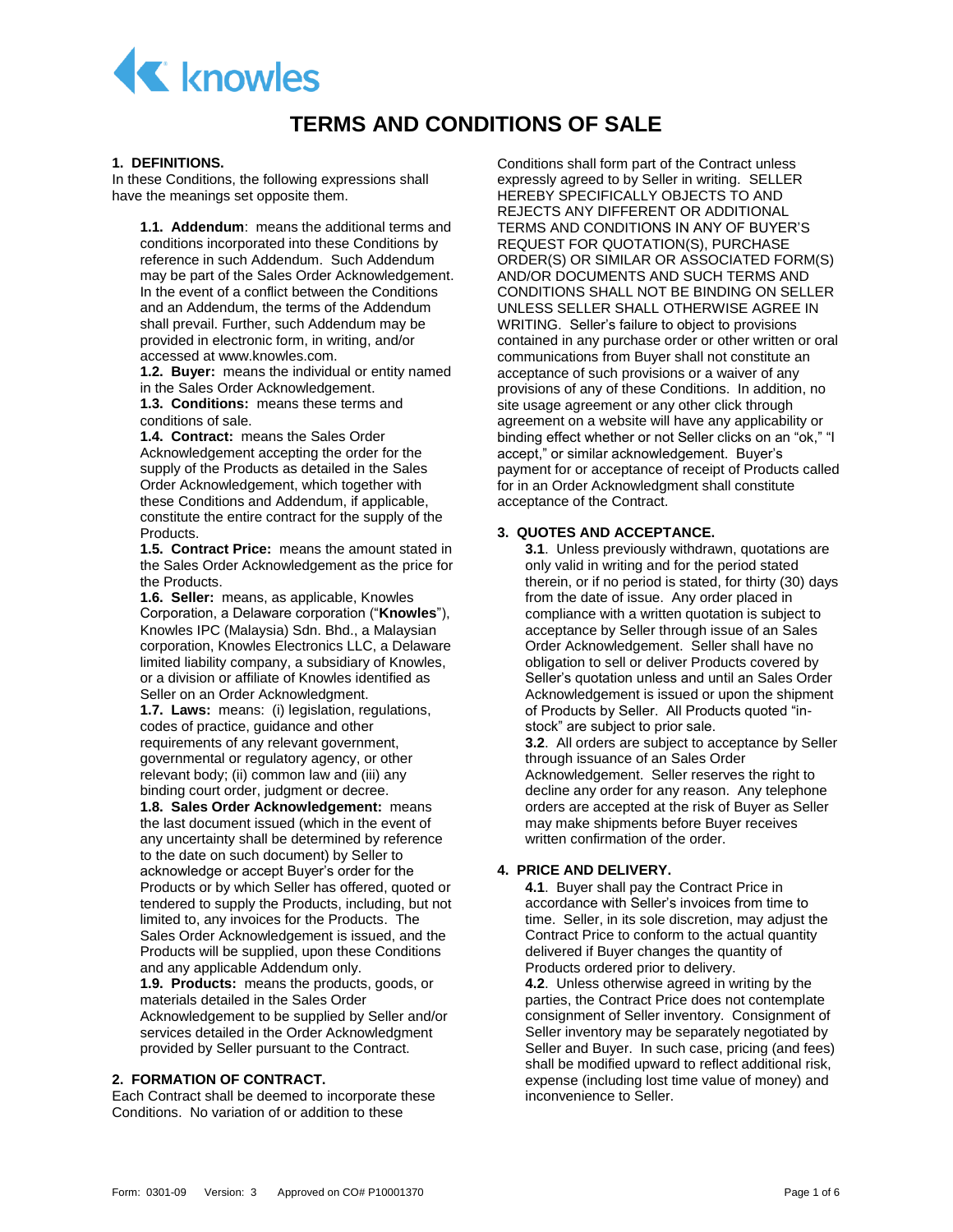

<span id="page-1-0"></span>**4.3**. Unless otherwise agreed in writing by the parties, the Products shall be delivered eEx-Works (EXW, Incoterms 2010) at Seller's premises specified in the Sales Order Acknowledgement or, if no premises are so specified, at the premises notified by Seller to Buyer for such purpose. Seller shall notify Buyer when delivery has taken place. Claims for shortages and other errors in delivery must be made in writing to Seller within ten (10) days after receipt of Products and failure to give such notice shall constitute unqualified acceptance and a waiver of all such claims by Buyer.

**4.4**. Seller shall use reasonable efforts to comply with any date quoted for delivery, or for the performance of any other obligation, but any such date is an estimate only, unless otherwise agreed to in writing by Seller. Seller may deliver the Products in installments. Payment is to be made separately, in accordance with the payment terms, for each such installment delivered. Delay in delivery of any installment shall not relieve Buyer of its obligation to accept remaining deliveries. **4.5**. If Buyer fails to arrange for collection of the Products within fifteen (15) days after Seller has notified Buyer that the Products are available for collection in accordance with Section [4.3,](#page-1-0) Seller may store the Products at Buyer's risk pending collection or delivery (as applicable). Buyer shall reimburse Seller for all handling, transportation and storage costs incurred by Seller in relation to such storage, in accordance with Seller's invoices therefor.

# **5. CHANGES.**

Seller may at any time make such changes in design and construction of the Products as shall constitute an improvement in the judgment of Seller. Seller may furnish suitable substitutes for materials unobtainable because of priorities or regulations established by governmental authority or non-availability of materials from suppliers.

#### <span id="page-1-1"></span>**6. WARRANTY.**

**6.1**. SELLER WARRANTS THAT THE PRODUCTS DELIVERED HEREUNDER WILL CONFORM AT THE TIME OF DELIVERY TO THE SPECIFICATIONS, SAMPLING PLANS AND/OR INSPECTION TECHNIQUES EXPRESSLY AGREED TO IN WRITING BY SELLER (THE "REQUIREMENTS"). PRODUCTS ALLEGED TO NOT BE IN CONFORMANCE WITH THE REQUIREMENTS SHALL BE CALLED TO SELLER'S ATTENTION BY BUYER IN WRITING WITHIN THIRTY (30) DAYS AFTER DELIVERY TO BUYER. UNLESS IMPRACTICAL, SELLER REQUIRES THAT BUYER PROVIDE VERIFICATION SAMPLES BEFORE SELLER WILL ISSUE A RETURN AUTHORIZATION. IF SELLER ISSUES A RETURN AUTHORIZATION FOR RETURN TO SELLER, SHIPMENT BY BUYER IS TO BE MADE WITHIN TEN (10) DAYS

AFTER SUCH AUTHORIZATION. SELLER'S ONLY OBLIGATION HEREUNDER, WHICH IS CONDITIONAL UPON BUYER NOTIFYING SELLER AND PROVIDING SAMPLES AS PROVIDED IN THIS SECTION [6.1.](#page-1-1), SHALL BE, AT SELLER'S OPTION, TO REPLACE OR CREDIT SUCH QUANTITY OF THE PRODUCTS WHICH IS DISCLOSED BY SELLER'S INSPECTION TO HAVE NOT BEEN IN CONFORMANCE WITH THE REQUIREMENTS WHEN DELIVERED. BEFORE USING THE PRODUCTS, BUYER SHALL DETERMINE THE SUITABILITY OF THE PRODUCTS FOR THEIR INTENDED USE AND BUYER ASSUMES ALL RISK AND LIABILITY WHATSOEVER IN CONNECTION THEREWITH. BUYER ASSUMES THE RESPONSIBILITY FOR PROVIDING AND INSTALLING ANY AND ALL DEVICES FOR THE PROTECTION OF SAFETY AND HEALTH WITH RESPECT TO THE USE, OPERATION OR POSSESSION OF THE PRODUCTS.

**6.2**. The warranty set out in Section [6.1](#page-1-1) shall not apply to: (i) Products not manufactured by Seller; (ii) Products that have been maintained, repaired or modified by persons other than Seller or persons authorized by Seller; (iii) Products that have been improperly or inadequately installed and/or defects caused by improper site preparation by Buyer; (iv) Products that have been improperly used, stored or operated and/or used with equipment not supplied and/or authorized by Seller; or (v) defects caused by abuse, negligence or accident, or loss of or damage to the Products whilst in transit.

**6.3**. SELLER EXCLUDES ALL OTHER WARRANTIES NOT EXPRESSLY SET FORTH IN SECTIO[N 6.1,](#page-1-1) AND, TO THE EXTENT PERMITTED BY APPLICABLE LAW, ALL IMPLIED WARRANTIES, WHETHER BY STATUTE, COMMON LAW, CUSTOM, USAGE OR OTHERWISE AS TO ANY MATTER, INCLUDING PERFORMANCE, SECURITY, INTEGRATION, MERCHANTABILITY, QUIET ENJOYMENT, SATISFACTORY QUALITY OR FITNESS FOR ANY PARTICULAR PURPOSE AND NONINFRINGEMENT ARE HEREBY DISCLAIMED BY SELLER.

#### **7. CANCELLATION, RETURNS AND DELAYS BY BUYER.**

<span id="page-1-2"></span>**7.1**. Buyer may not cancel an order or any portion thereof unless Seller provides prior written consent, in its sole discretion. If Seller consents to such cancellation, Buyer shall pay: (i) for any completed Products, the Contract Price for such Products; (ii) for any Products still in process, the Contract Price for such Products, adjusted by the degree of completion on the date of cancellation; and (iii) for any Products not yet initiated in production, the price paid by the Seller to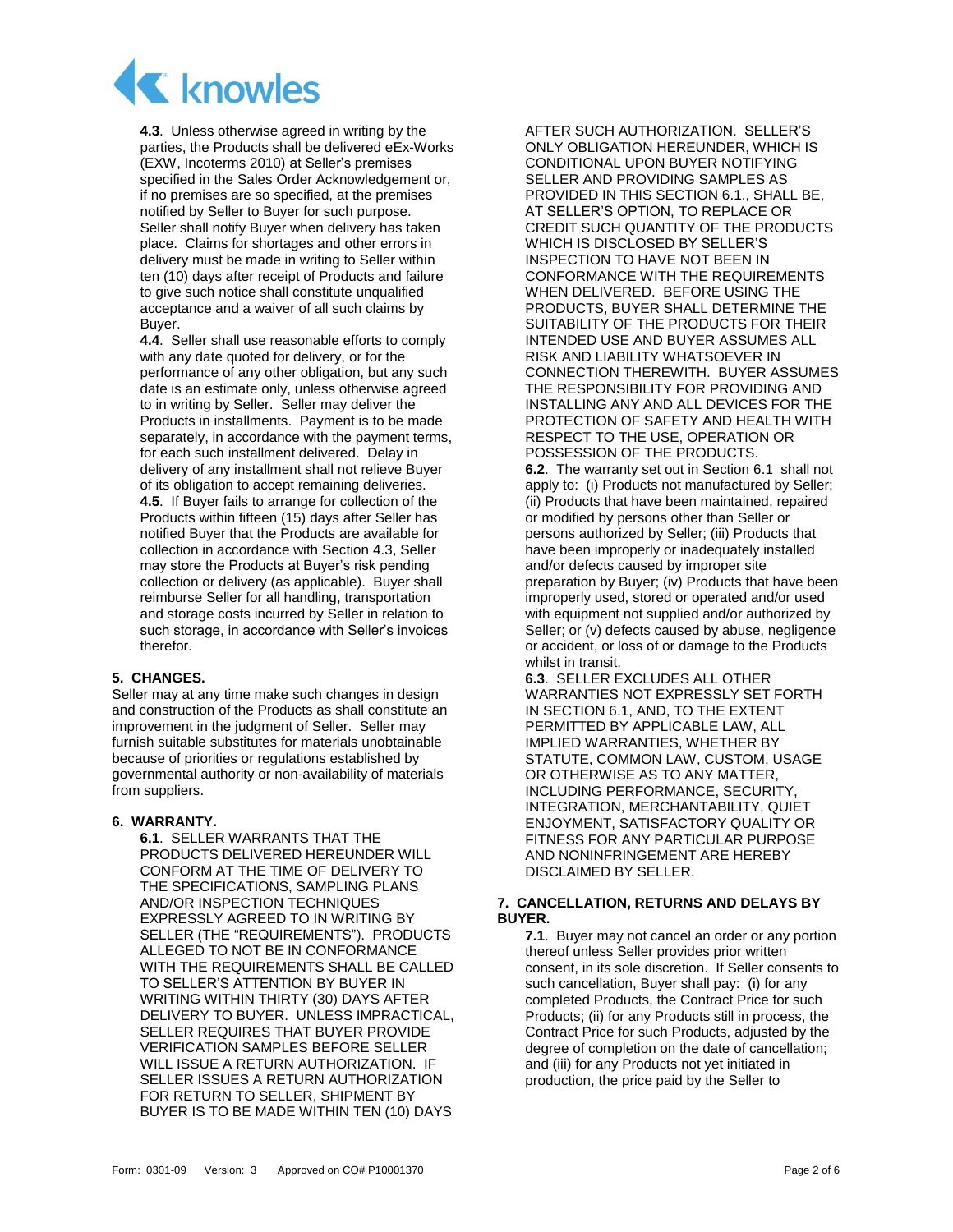

purchase materials specifically to fulfill Buyer's order.

**7.2**. Buyer may not return any excess inventory of standard Products unless Seller provides prior written consent, in its sole discretion; if Seller consents to such return, Seller will issue Buyer a credit of a maximum of 50% of the Contract Price after Seller receives the Products, with the specific credit percentage to be determined by Seller's review of its inventory of Product(s) involved and review of Buyer's outstanding payments, if any. Buyer may not return any standard Products due to Buyer's error in ordering unless Seller provides prior written consent, in its sole discretion, and Buyer makes such return request within thirty (30) days after the invoice date, Buyer orders replacement Products, Buyer pays a 15% restocking fee and Buyer pays freight costs. Custom Products cannot be returned for any reason (except pursuant to a warranty claim procedure as herein provided).

<span id="page-2-0"></span>**7.3**. Buyer cannot delay scheduled shipments within a minimum window of thirty (30) days or 80% of the quoted lead time, whichever is longer. For any other shipments, Buyer may delay such shipment up to six (6) months from the original order date or request a cancellation pursuant to Section [7.1](#page-1-2) (which cancellation shall be at Seller's sole discretion).

#### **8. PAYMENT TERMS AND CREDIT APPROVAL.**

**8.1**. The net amount of an invoice shall be due thirty (30) days after invoice date. Invoices may be submitted as partial shipments are made. All payments shall be made in United States currency, unless otherwise specified in an applicable Addendum or otherwise provided in an Sales Order Acknowledgement. Time of payment is of the essence. If shipment shall be delayed beyond the scheduled date by Buyer in accordance with Section [7.3,](#page-2-0) payment shall be due in full when Seller is prepared to make the shipment. Under no circumstance will Buyer have a right of set-off. Seller shall have the right to offset its payables against its receivables related to goods or services purchased from Buyer. If Buyer shall default in any payment when due, Seller, at its option without prejudice to other lawful remedies, may (i) declare the entire Contract Price immediately due and payable, (ii) defer delivery of Products, (iii) demand the return of previously shipped Products; (iv) institute new payment terms, and/or (v) cancel the Contract. Buyer shall indemnify Seller for all collection costs, court costs, administration costs, investigation costs, attorneys' fees and all other incidental costs, charges or expenses incurred in the collection of past due amounts or otherwise resulting or arising from any breach by Buyer of the Contract. If Buyer desires to pay the amounts set forth on an invoice via credit card, Buyer shall

pay a surcharge fee on the amount due (the "Surcharge"), which Surcharge shall be equal to the merchant discount rate charged by Buyer's credit card issuer to Seller, but in no event shall such Surcharge exceed 4%. Seller may include such Surcharge when processing Buyer's payment via the credit card information provided by Buyer.

**8.2**. All shipments to be made hereunder shall at all times be subject to the approval of Seller's credit department. If during the Contract, the financial condition of Buyer, in Seller's sole judgment, becomes unsatisfactory, Seller may, at its option and without prejudice to any of its other remedies, (i) defer or decline to make any shipments hereunder except upon receipt of satisfactory security or cash payments in advance, and / or (ii) terminate the Contract.

# **9. TOOLING/NRE.**

A tooling charge or "NRE" charge may apply to an order, as set forth in the Sales Order Acknowledgement, to cover partial tooling costs and/or development costs for new and revised parts. This will be a one-time service charge covering a portion of the preparatory operations necessary to manufacture the Products, but does not constitute payment for any resulting dies, special tools or engineering which shall be and remain the property of Seller. Tooling may be reserved for use in serving Buyer, and there will be no charge for maintenance unless Seller specifically states otherwise in the Sales Order Acknowledgement. If tooling has not been used for Buyer on Buyer's behalf for over a three-year period, Seller reserves the right to scrap such tooling without notice. Any modifications to the tooling required due to Buyer's specification change may require additional charges to Buyer. Seller will maintain ownership of any designs, processes, software, inventions and artwork that Seller provides, or which are necessitated by the design, engineering and manufacture of the Products to Buyer's specifications.

# **10. TAXES AND ASSESSMENTS.**

The Contract Price is exclusive of federal, state and local taxes and any similar taxes or tariffs. Buyer shall be solely responsible for payment of, and shall indemnify and hold Seller harmless from and against, all taxes, duties and levies imposed by all foreign, federal, state, local and other taxing authorities (including export, sales, use, excise and valued-added taxes), other than taxes imposed on Seller's net income. Buyer shall provide Seller with its state sales tax identification number and a resale certificate or other certificate, document or other evidence of exemption for payment or withholding of use or sales taxes, tariffs, duties or assessments as requested by Seller.

# <span id="page-2-1"></span>**11. CONFIDENTIALITY.**

A party (the "Receiving Party") shall keep in strict confidence all information which is of a confidential,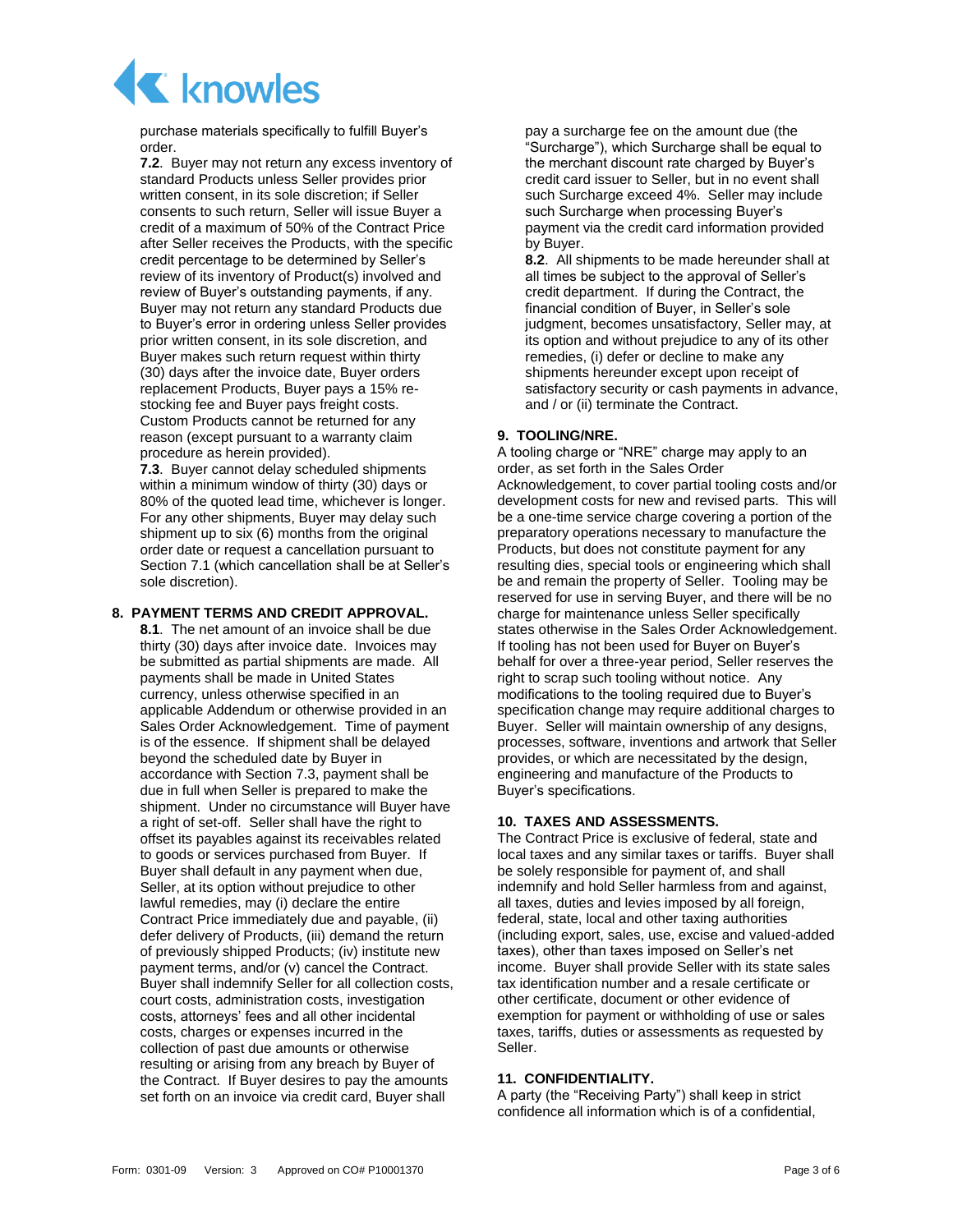

proprietary or non-public nature (including any technical or commercial know-how, specifications, inventions, pricing, processes or initiatives) and which has been disclosed to the Receiving Party by the other party (the "Disclosing Party"), its employees, agents or subcontractors, and any other confidential, proprietary or non-public information concerning the Disclosing Party's business or its products or its services which the Receiving Party may obtain. The Receiving Party shall restrict disclosure of such confidential, proprietary or non-public information to such of its employees, agents and subcontractors as need to know it for the purpose of discharging the Receiving Party's obligations under the Contract, and shall ensure that such employees, agents and subcontractors are subject to obligations of confidentiality and non-use corresponding to those which bind the Receiving Party. The Receiving Party shall only use or make copies of confidential information (including any reproductions, extracts or analyses of that confidential information) in connection with and to the extent necessary for the purposes of the Contract. The obligations of confidentiality and non-use in this Section [11](#page-2-1) are in addition to any obligations set forth in a separate written agreement between the parties. In the event of a conflict between this Sectio[n 11](#page-2-1) and the obligations of confidentiality and non-use set forth in any such separate written agreement, the terms of such separate written agreement shall prevail; *provided* such obligations of confidentiality and non-use in such separate agreement are no less restrictive than the obligations herein.

#### **12. INTELLECTUAL PROPERTY**

**12.1**. Except as otherwise provided in the Sales Order Acknowledgement, all intellectual property rights in, or relating to, the Products, including any modifications or enhancements made by Seller to Buyer's specifications or other intellectual property, are owned by Seller and nothing in the Contract shall have the effect of transferring the ownership of such intellectual property rights to Buyer. Subject to the foregoing sentence, any specifications provided by Buyer shall remain Buyer's intellectual property.

<span id="page-3-0"></span>**12.2**. In the event of any third party demand, claim or action ("Claim") alleging that the proper use of the Products by Buyer in accordance with any instructions and directions issued with or in relation to such Products by Seller infringes any patent or other intellectual property right belonging to a third party, Buyer shall: (i) promptly notify Seller in writing of such Claim; (ii) not make any admission in relation to or attempt to settle or compromise the Claim; (iii) give Seller express authority, at Seller's option, to conduct all defense, negotiations and proceedings, and to settle all proceedings arising from such Claim; and (iv) provide Seller with all available information, documents and assistance as Seller may reasonably require. Without limitation to the

foregoing, if the proper use of the Products by Buyer is finally adjudicatedto infringe any patent or other intellectual property right belonging to a third party, Seller shall, at its option: (a) procure for Buyer the right to continue to use the Product(s) in question, free of any liability for such infringement; (b) modify the Product(s) in question so that it/they become(s) noninfringing; (c) substitute the Product(s) in question with functionally equivalent non-infringing Product(s); or (d) refund the Contract Price paid by Buyer for the infringing Products, subject to Section 13.2. Seller shall have no obligations under this Section 12.2 for any Claim where (i) the Product is based on a specification supplied by Buyer, or (ii) the infringement arises from a modification of Product by Buyer of which Seller could not have been reasonably aware, or from a combination of Product with materials not supplied by Seller, and such infringement would not have arisen but for such modification or combination. This Section [12.2](#page-3-0) states the entire liability of Seller and the exclusive rights of Buyer for any infringement, misappropriation or violation of third party intellectual property rights.

**12.3**. Buyer shall indemnify and hold Seller and its affiliates harmless against all damages and losses related to (i) any patent infringement claims covering Buyer's products of which a Product forms only a part or subassembly or any assembly, circuit, combination, method or process in which any such Products may be used; (ii) any trademark infringement claims involving any marking or branding not applied by Seller or involving any marking or branding applied by Seller at the request of Buyer.. In addition, Buyer shall indemnify and hold Seller and its affiliates harmless against all damages and losses related to any Claims resulting from the production of articles or materials to Buyer's specifications or from the production of articles or materials designed by Seller to meet Buyer's requirements or arising out of the use of any equipment, materials, parts or machinery furnished by Buyer in producing articles, materials, parts or equipment to Buyer's specifications.

# <span id="page-3-1"></span>**13. LIABILITY**

**13.1**. Notwithstanding anything to the contrary in the Contract, Seller will not be liable to Buyer or any party for any loss or damage to revenues, profits, other economic loss or goodwill or other special, incidental, indirect, punitive, contingent or consequential damages of any kind, arising out of, relating to or in connection with the Contract, or the transactions contemplated hereby, whether resulting from breach of contract, breach of warranty, negligence, strict liability, tort or other legal theory, even if Seller has been advised, knows or should have known of the possibility of such damages, and even if any of the limited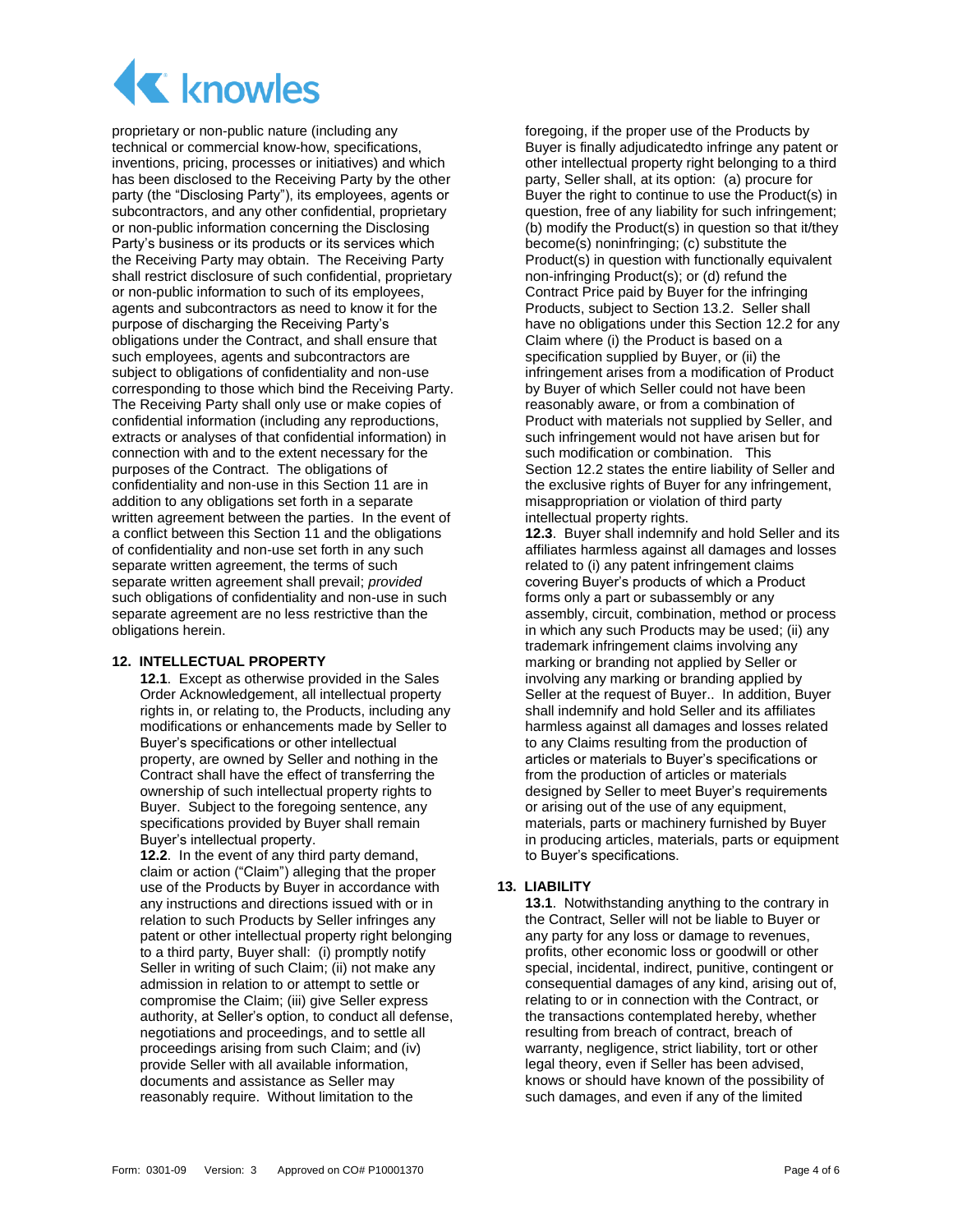

remedies of the Contract fail to fulfill their essential purpose.

**13.2**. Subject to Section [13.1](#page-3-1) and Section [6.1,](#page-1-1) in no event shall Seller's cumulative, aggregate liability arising under, with respect to or in connection with the Contract exceed 50% of the lowest amount on any single Sales Order Acknowledgement or related invoice for the Products.

# **14. DISPUTE RESOLUTION.**

In the event of any unresolved dispute between the parties with respect to the Contract, the matter shall be expeditiously submitted to an executive of each party who is authorized to represent and bind their respective party for further consideration and discussion to attempt to resolve the dispute. Time is of the essence. The parties shall mutually pursue, as promptly as possible and practical, an amicable settlement of the dispute in a reasonable, timely manner. If Buyer's designated representative and Seller's designated representative are unable to resolve a dispute within a reasonable time of not less than ninety (90) days, either party may pursue its rights and remedies consistent with the Contract and available at law or in equity. If either party incurs any legal fees, whether or not an action is instituted, in an effort to enforce the Contract or to recover damages or injunctive relief for breach of the Contract, the successful or prevailing party or parties shall be entitled to reasonable attorneys' fees and other costs in addition to any other relief to which such party may be entitled.

#### <span id="page-4-1"></span><span id="page-4-0"></span>**15. SECURITY INTEREST.**

If any credit terms are extended in connection with the Contract, Buyer hereby grants to Seller a purchase money security interest to secure payment, performance and satisfaction of all present and future debts, obligations or other indebtedness of Buyer to Seller, in all Products acquired from Seller, as well as all other identifiable proceeds from the sale of such Products, and a security interest in any related accounts receivable. Buyer hereby irrevocably authorizes Seller from time to time to file a copy of any initial financing statements, continuation statements and any amendments thereto to perfect its security interests and to provide any other information required to make any such filings. At Seller's request, Buyer shall pay the cost of filing any initial financing statements, continuation statements or any amendments thereto or promptly reimburse Seller for the cost thereof, as applicable. Buyer shall provide Seller with thirty (30) days' prior written notice of any name change, change in place of business, or, if more than one, its chief executive office, or its mailing address, its organizational number, type of organization, jurisdiction of organization or other legal structure. Buyer hereby appoints Seller as Buyer's attorney-in-fact for the purposes of carrying out the provisions of this Section [15](#page-4-0) and taking any action and executing any instrument which Seller may deem

necessary or advisable to accomplish the purposes hereof, which appointment is irrevocable and coupled with an interest. This Sectio[n 15](#page-4-1) is intended to enable Seller to avail itself, in addition to all other rights and remedies available at law, in equity or as contemplated in the Contract, of all rights and remedies of a holder of a purchase money security interest under the Uniform Commercial Code or its equivalent of the applicable jurisdiction and Buyer shall cooperate with Seller and take all necessary actions, including, without limitation, executing any additional documents requested by Seller, to cause it to receive all such rights and remedies.

# **16. EDI PURCHASE.**

If Seller and Buyer agree to use an electronic data interchange ("EDI") system to facilitate purchase and sale transactions, Buyer agrees that (i) it will not contest: (a) any contract of sale resulting from an EDI transaction under the provisions of any Law relating to whether agreements must be in writing or signed by the party to be bound thereby; or (b) the admissibility of copies of EDI records under the business records exception to the hearsay rule, the best evidence rule or any other similar rule, on the basis that such records were not originated or maintained in documentary form, and (ii) that these Conditions shall apply to any such transactions. Seller and Buyer will negotiate and agree on technical standards and methods to use in making EDI purchases, and will use reasonable security procedures to protect EDI records from improper access. In the event of a conflict, the business records maintained by Seller regarding EDI purchases made by Buyer shall be deemed to be conclusive.

#### **17. INDEMNITY.**

Except as otherwise provided or limited in the Contract, Buyer shall indemnify and hold harmless Seller against any and all losses, damages and expenses (including attorney's fees and other costs of defending any action) that it may sustain or incur as a result of the use, operation or possession of the Products by any customer of Buyer, Buyer, its affiliates, or its and their respective directors, employees, agents or representatives, the negligent or willful act or negligent or willful omission of Buyer, its affiliates, or its and their respective directors, employees, agents or representatives and/or the alteration or modification of the Products or the use or combination of the Products with other products, devices or services by any customer of Buyer, Buyer, its affiliates, or its or their respective directors, employees, agents or representatives.

# **18. GOVERNING LAW AND VENUE.**

The Contract and all claims arising from the relationship between Seller and Buyer shall be interpreted, governed and enforced by the laws of the State of Illinois, United States of America, without regard to any conflict of laws principles and to the exclusion of the provisions of the United Nations